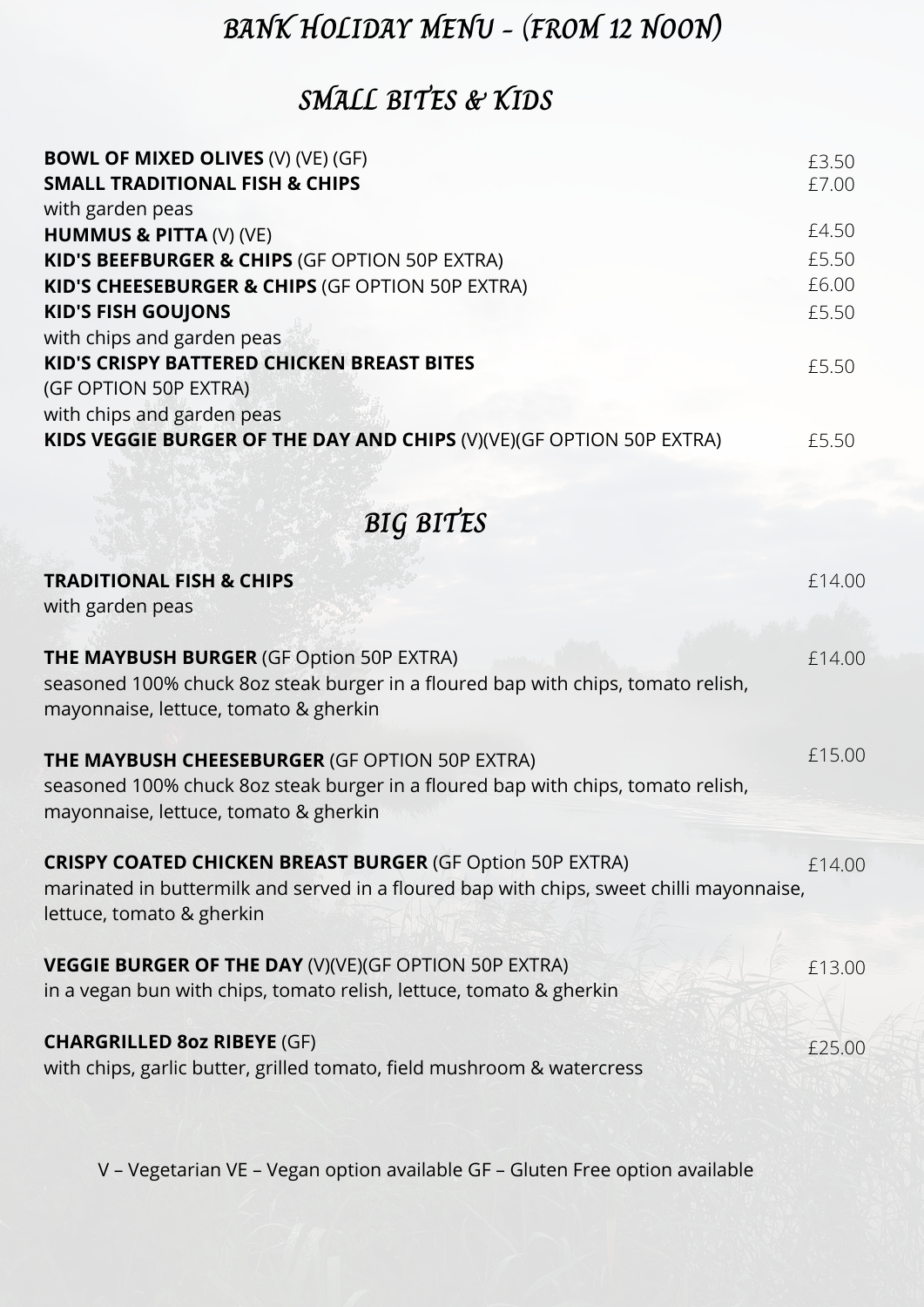### **ROASTS (Served Sundays Indoor Only)**

| <b>TOPSIDE OF BEEF</b>                   | £8.00 | £16.00 |
|------------------------------------------|-------|--------|
|                                          |       |        |
| <b>LEG OF LAMB</b>                       |       |        |
| <b>SHOULDER OF PORK</b>                  | £8.00 | £16.00 |
| <b>HALF ROAST CHICKEN &amp; STUFFING</b> | £8.00 | £16.00 |
| <b>VEGAN NUT ROAST (V)(VE)</b>           | £8.00 | £16.00 |
|                                          | £7.00 | £14.50 |
| <b>EXTRA YORKIE</b>                      |       |        |
| <b>EXTRA ROAST POTATOES</b>              |       | .50    |
|                                          |       | £2.50  |

**All our roasts are served with roast potatoes, seasonal vegetables, savoy cabbage, cauliflower, broccoli cheese, Yorkshire pudding and gravy**

### **CIABATTAS**

#### YOUR CHOICE OF WHITE OR GLUTEN FREE (all are vegan) **Gluten Free Option 50p extra**

| <b>CHICKEN &amp; BACON MAYO (GF) option</b>                      | £7.50 |
|------------------------------------------------------------------|-------|
| <b>RARE ROAST BEEF, HORSERADISH &amp; WATERCRESS</b> (GF) option | £8.00 |
| <b>ATLANTIC PRAWN MAYONNAISE</b>                                 | £8.00 |
| <b>CHEDDAR CHEESE, SPRING ONION &amp; MAYONNAISE (GF) option</b> | £7.00 |
| <b>BEETROOT, HUMMUS &amp; CRISPY ONION (V)(VE)(GF) option</b>    | £7.00 |

**All of our ciabattas are served with chips and salad garnish**

### **SALADS**

| <b>RARE ROAST BEEF, HORSERADISH SALAD</b><br>served with baby new potatoes | £15.00 |
|----------------------------------------------------------------------------|--------|
| <b>CLASSIC PLAIN CAESAR SALAD (GF) option</b>                              | £11.00 |
| <b>CLASSIC CHICKEN CAESAR SALAD (GF) option</b>                            | £15.00 |

#### **SIDES**

**CHIPS** £3.00 (GF) **CHEESY CHIPS** £4.00 (GF) **DRESSED LEAF SALAD** £3.00 (GF) **NEW POTATOES** £3.00 (GF) **BOWL OF OLIVES** £3.50